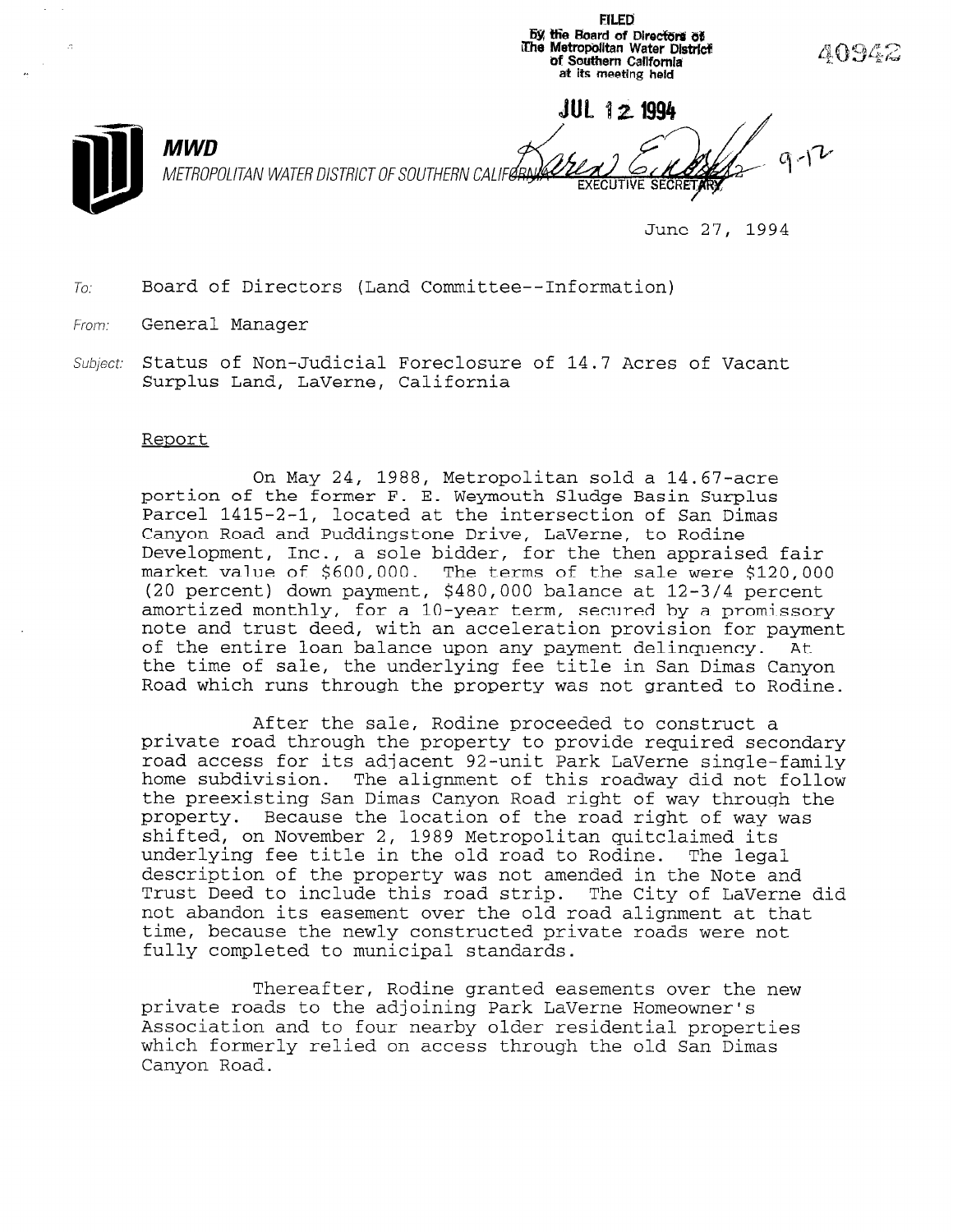On March 20,1992, a Notice of Default of payment was recorded with an outstanding balance due on the note of \$412,611.95. A Notice of Pendency of Action to Foreclosure was recorded July 16, 1992 and a Trustee's Sale was scheduled for August 11, 1992.

On August 7, 1992, Rodine filed a Chapter 11 Bankruptcy action. The bankruptcy action stayed all further proceedings on the foreclosure. On January 14, 1994, the U.S. Bankruptcy Court dismissed the bankruptcy action.

On March 17, 1993, the property was appraised, by a well-qualified independent appraiser retained by Metropolitan, for \$756,000 assuming good title and all development approvals, construction financing, and a responsible builder was in place for build-out of the property. The pre-development conditions on which the \$756,000 appraised valuation was based have failed to materialize in the interim. On October 4, 1993, Rodine forwarded to Metropolitan a 60-day time limited offer to purchase the property from his own real estate broker for \$300,000. Additionally, Rodine listed the property for sale with the Hoffman Company Brokers, Newport Beach, for two months beginning April 4, 1993 for \$493,500 with no bidders at the asking price. The value of the property today has fallen to about \$400,000 according to Metropolitan's staff apprais (assuming clear title).

Metropolitan's foreclosure demand for the balance owed, accrued interest, late penalties, and incidental costs was \$603,000 as of April 12, 1994. Based on the above offers and sale listings, the most probable sales price for the property today would be substantially less than Metropolitan's \$603,000 foreclosure demand. Therefore, there is a strong likelihood that there will be no bidders at the Trustee's Sale scheduled for October 11, 1994 and that ownership will revert to Metropolitan.

Metropolitan's staff has completed its due diligence for resumption of ownership and has found that the following problems may run with the property:

1. The easements over the newly built roads in favor of the adjoining homes will be automatically extinguished leaving the adjacent 92-unit tract without legal secondary access; and will leave four adjacent older homes without legal primary road access. This will affect the marketable title to all the adjacent homes upon the opening of any resale escrow.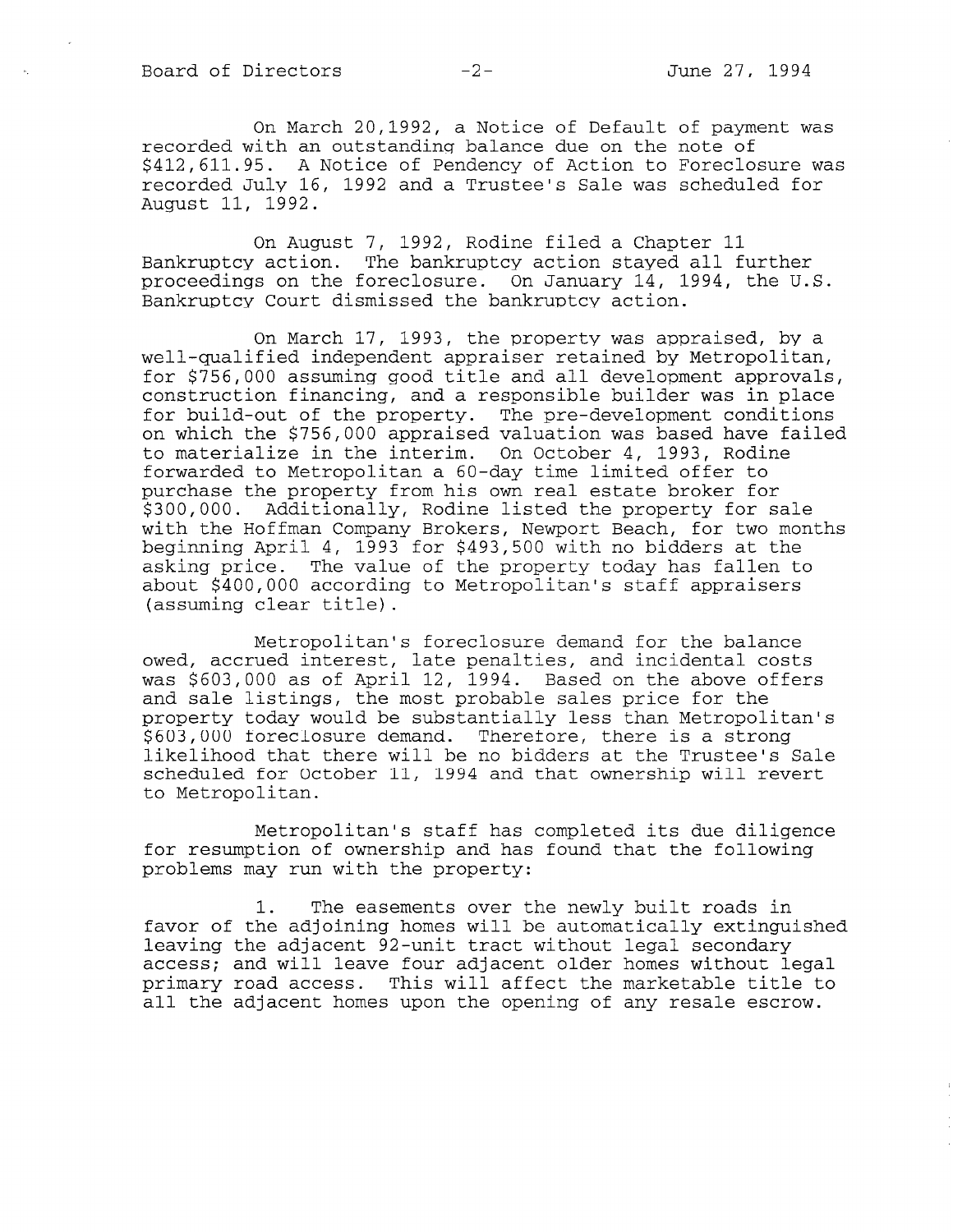2. James and Marcia Rodine (successors in title to Rodine Development, Inc.) will hold a fee title "spite-strip" underlying the Old San Dimas Canyon Road which may impact the property's marketable title and developability.

3. Although not the responsibility of Metropolitan, the new roadways are unfinished and require an asphalticconcrete cap and undergrounding of an electrical pole line encroachment which supplies power to the entrance gate.

Due to the above problems, foreclosure of the loan upon the property may not be the most advantageous alternative to Metropolitan. In order to preempt the above problems prior to the foreclosure, Metropolitan is pursuing the following:

1. Pre-Negotiations with Homeowners and City. Initiate advance negotiations with the Park LaVerne Homeowner's Association and the City of LaVerne to agree to finish the needed road improvements with available security bond monies posted with the City (\$53,000). In return, Metropolitan will grant interim access rights, and ultimately will grant permanent easement rights, for use of the new road rights of way. Additionally, upon foreclosure, efforts will be made to assure that the Homeowner's Association will obtain liability insurance coverage and will indemnify Metropolitan for the private roadways on the property.

2. Pre-Foreclosure Work-Out with Rodine. Initiate simultaneous negotiations with Rodine to quitclaim back to Metropolitan its interest in the old roadway; and/or to transfer title to a new responsible third party buyer for the highest price obtainable in the market.

3. Negotiate Abandonment of Old Road with City. If a new third-party buyer cannot be found to substitute for Rodine, upon foreclosure, Metropolitan will facilitate the completion of the road improvements and removal of any encroachments by the Homeowners and the City. In return, the City will guite by the noncomplex and the CIty. In Ieculi roadway which now encumbers the property.

4. Contingent Disposition Plan. Should negotiations with Rodine to find a new buyer find a new buyer fall. megociacions with Rodine to lind a new buyer faiter, Metropolitan will proceed to work with the Homeowners'<br>Association and City to resolve any mutual problems and, upon foreclosure, may either: (a) expeditiously dispose of property with the remaining title  $\alpha$  and  $\alpha$  expections  $\alpha$  are problems of  $\alpha$  problems of  $\alpha$ with the remaining title and physical problems or (b) maintain property in its surplus property inventory.

 $\overline{A}$  further alternative to working out the above to working out the above to working out the above the above the above the above the above the above the above the above the above the above the above the above the abo problems would be for Metropolitan to pursue a judicial to pursue a judicial to pursue a judicial to pursue a j problems would be for Metropolitan to pursue a judicial foreclosure which may remedy the lingering title defects and/or possibly obtain a deficiency judgment for any imputed losses.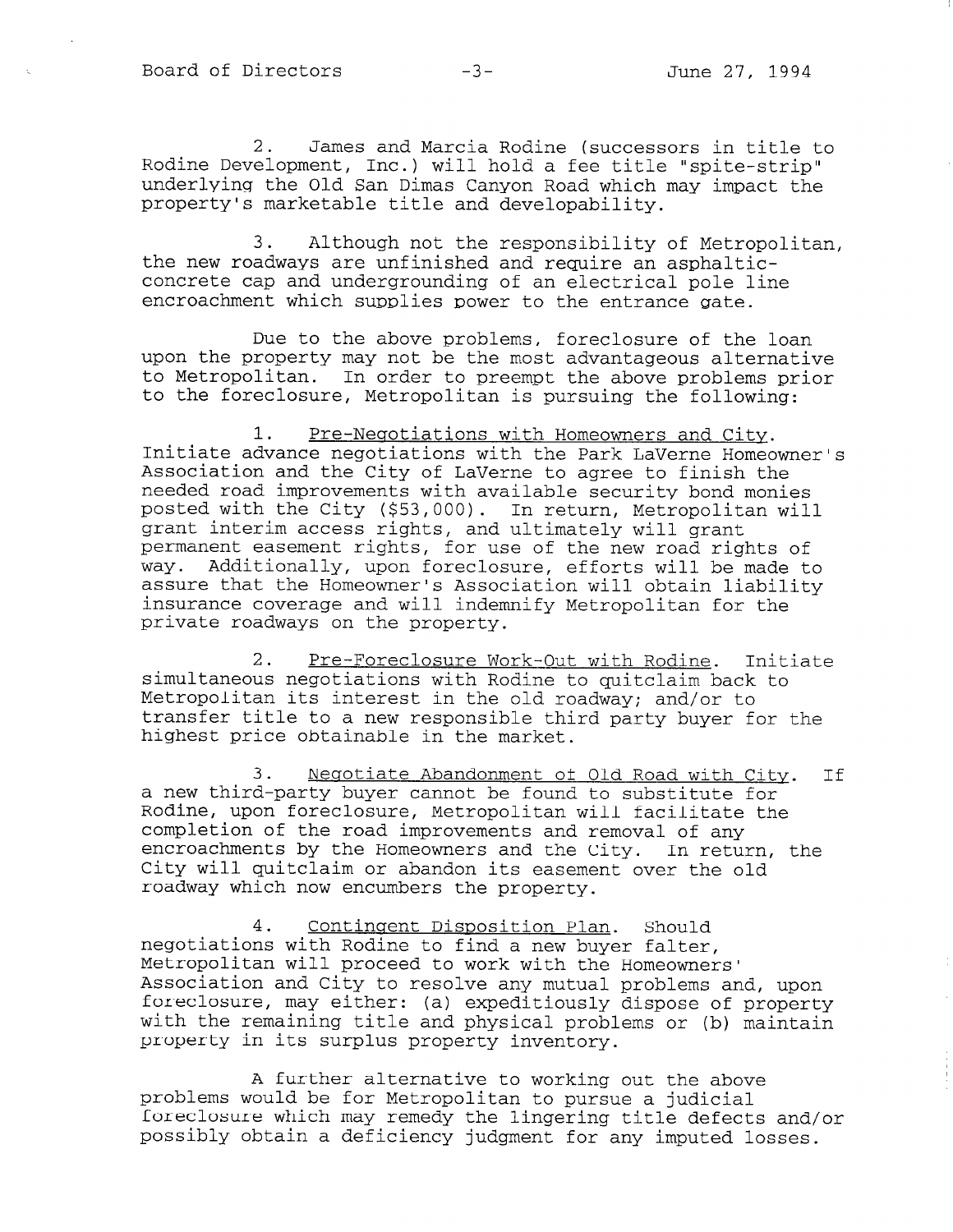However, pursuing a judicial foreclosure is believed to be less desirable due to the costs, time, and uncertainty of recovery.

Metropolitan's Operations and Engineering Divisions have re-determined that this portion of the District's LaVerr vacant land holdings are not suitable for any futu operational needs due to its hillside topography, bisection by private roads, and severance from Metropolitan's remaining lands by a flood channel (see aerial photo attached).

## Board Committee Assisnment

This letter is referred for information to the Land Committee because of its authority to study, advise, and make recommendations with regard to policies for the fixing of purchase prices, and the initiation and conduct of condemnation and other proceedings relating to the purchase of land or interest in property and related negotiations, pursuant to Administrative Code Section 2451 (g).

Recommendation

For information only.

John R. Wodraska General Manager

 $b$ v

Gary M. Snyder<br>Chief Engineer

Concur:

Æ. Wødraska łπ General Manager

Attachments

WCL/wbetb58